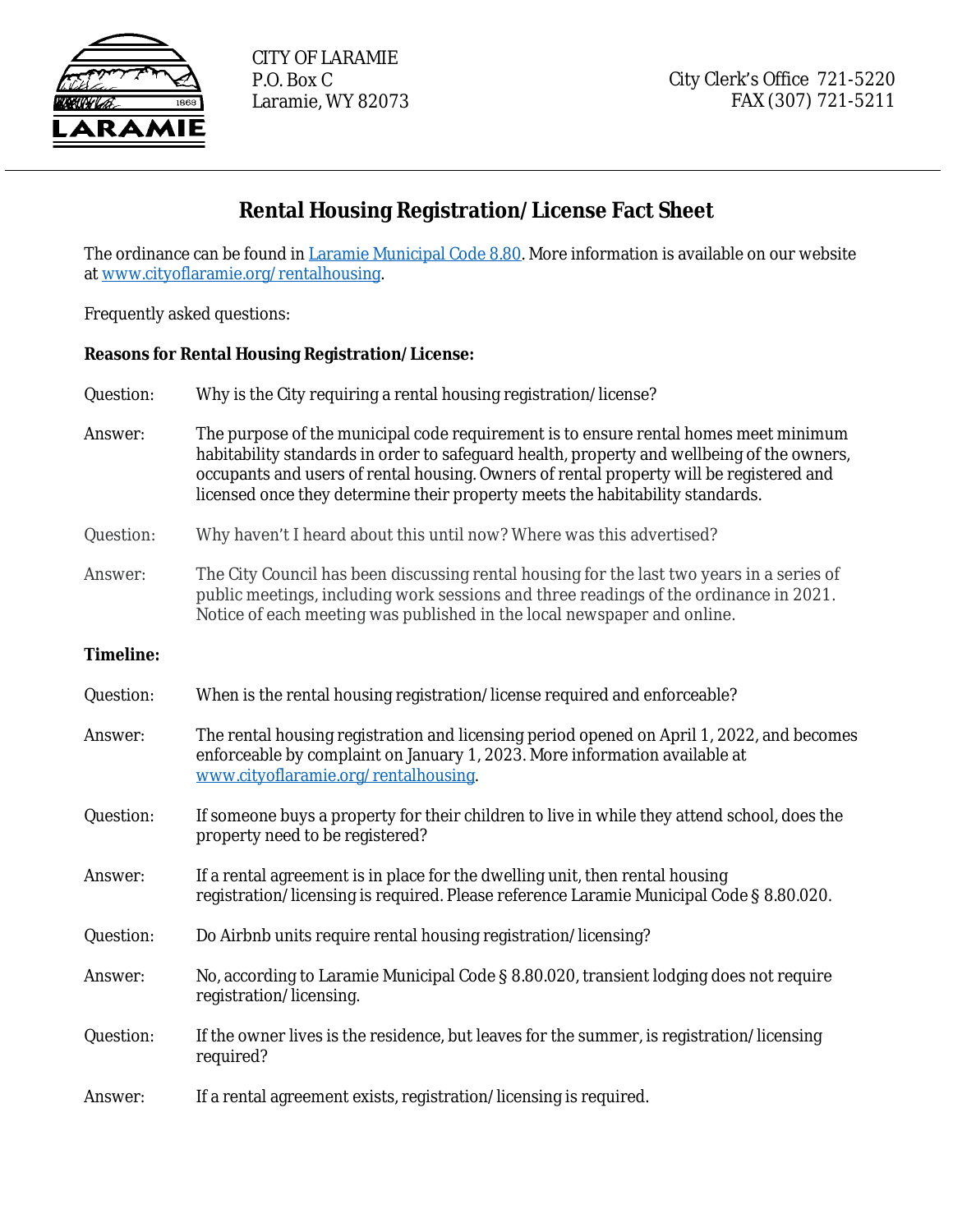| Question: | If the owner lives is the residence but lets a friend stay in the home for a period of time is<br>registration/licensing required?                                                                                                                                                                                                                                                                                                           |                                                                                                                                                                                                                                                                                                                                                                                                                                                                                                                                                                                                               |  |
|-----------|----------------------------------------------------------------------------------------------------------------------------------------------------------------------------------------------------------------------------------------------------------------------------------------------------------------------------------------------------------------------------------------------------------------------------------------------|---------------------------------------------------------------------------------------------------------------------------------------------------------------------------------------------------------------------------------------------------------------------------------------------------------------------------------------------------------------------------------------------------------------------------------------------------------------------------------------------------------------------------------------------------------------------------------------------------------------|--|
| Answer:   | If a rental agreement exists, registration/licensing is required.                                                                                                                                                                                                                                                                                                                                                                            |                                                                                                                                                                                                                                                                                                                                                                                                                                                                                                                                                                                                               |  |
| Question: | What protections are there for the landlords?                                                                                                                                                                                                                                                                                                                                                                                                |                                                                                                                                                                                                                                                                                                                                                                                                                                                                                                                                                                                                               |  |
| Answer:   | The ordinance was not meant to bring undue burden to landlords but, rather, to establish<br>minimum habitability standards for purposes of general health, safety and property<br>protection.                                                                                                                                                                                                                                                |                                                                                                                                                                                                                                                                                                                                                                                                                                                                                                                                                                                                               |  |
| Question: | What if a property owner has scheduled work to bring a rental unit into compliance with<br>the habitability standards but is unable to complete the work by the enforcement date of<br>January 1, 2023?                                                                                                                                                                                                                                      |                                                                                                                                                                                                                                                                                                                                                                                                                                                                                                                                                                                                               |  |
| Answer:   | Owners can submit their application for registration/licensure, with a notation about the<br>scheduled work. Th City will hold the application until such time as the owner updates the<br>application and attests that the property meets the habitability standards clearing the way<br>for the registration/license to be issued. On January 1, 2023, the city will begin enforcing<br>the rental housing code requirements by complaint. |                                                                                                                                                                                                                                                                                                                                                                                                                                                                                                                                                                                                               |  |
| Question: | What if a tenant files a complaint but the landlord is unable to complete work to bring the<br>rental unit into compliance with the habitability requirement(s) within the ten days<br>allowed under LMC 8.8.040.G?                                                                                                                                                                                                                          |                                                                                                                                                                                                                                                                                                                                                                                                                                                                                                                                                                                                               |  |
| Answer:   | ordinance, such as when:                                                                                                                                                                                                                                                                                                                                                                                                                     | The municipal code allows the City to take into account the circumstances and work with<br>property owners working toward compliance with the habitability standards in the                                                                                                                                                                                                                                                                                                                                                                                                                                   |  |
|           | (i.)                                                                                                                                                                                                                                                                                                                                                                                                                                         | Repairs are needed to remedy the lack of essential services or correct any<br>situation of immediate danger. Upon making this determination, the city<br>manager shall fix a deadline for completing the repairs that is reasonable in<br>the circumstances and is within forty-eight hours or at the city manager's<br>discretion from issuance of the notice and order. However, if the city<br>manager determines that the repairs cannot be completed within forty-eight<br>hours, the owner or owner's agent shall, within forty-eight hours, submit a<br>compliance schedule acceptable to the city; or |  |
|           | (ii.)                                                                                                                                                                                                                                                                                                                                                                                                                                        | The necessary repairs of non-essential services cannot be completed within<br>the ten-day period. If the city manager makes such a determination, the<br>owner or owner's agent shall submit a compliance schedule acceptable to the<br>city within ten days.                                                                                                                                                                                                                                                                                                                                                 |  |
| Question: | What actions can a landlord take if they need to move a renter's property to complete a<br>repair?                                                                                                                                                                                                                                                                                                                                           |                                                                                                                                                                                                                                                                                                                                                                                                                                                                                                                                                                                                               |  |
| Answer:   | The rental agreement between the parties would typically govern this situation. The City<br>will neither interfere with nor enforce a rental agreement among private parties.                                                                                                                                                                                                                                                                |                                                                                                                                                                                                                                                                                                                                                                                                                                                                                                                                                                                                               |  |